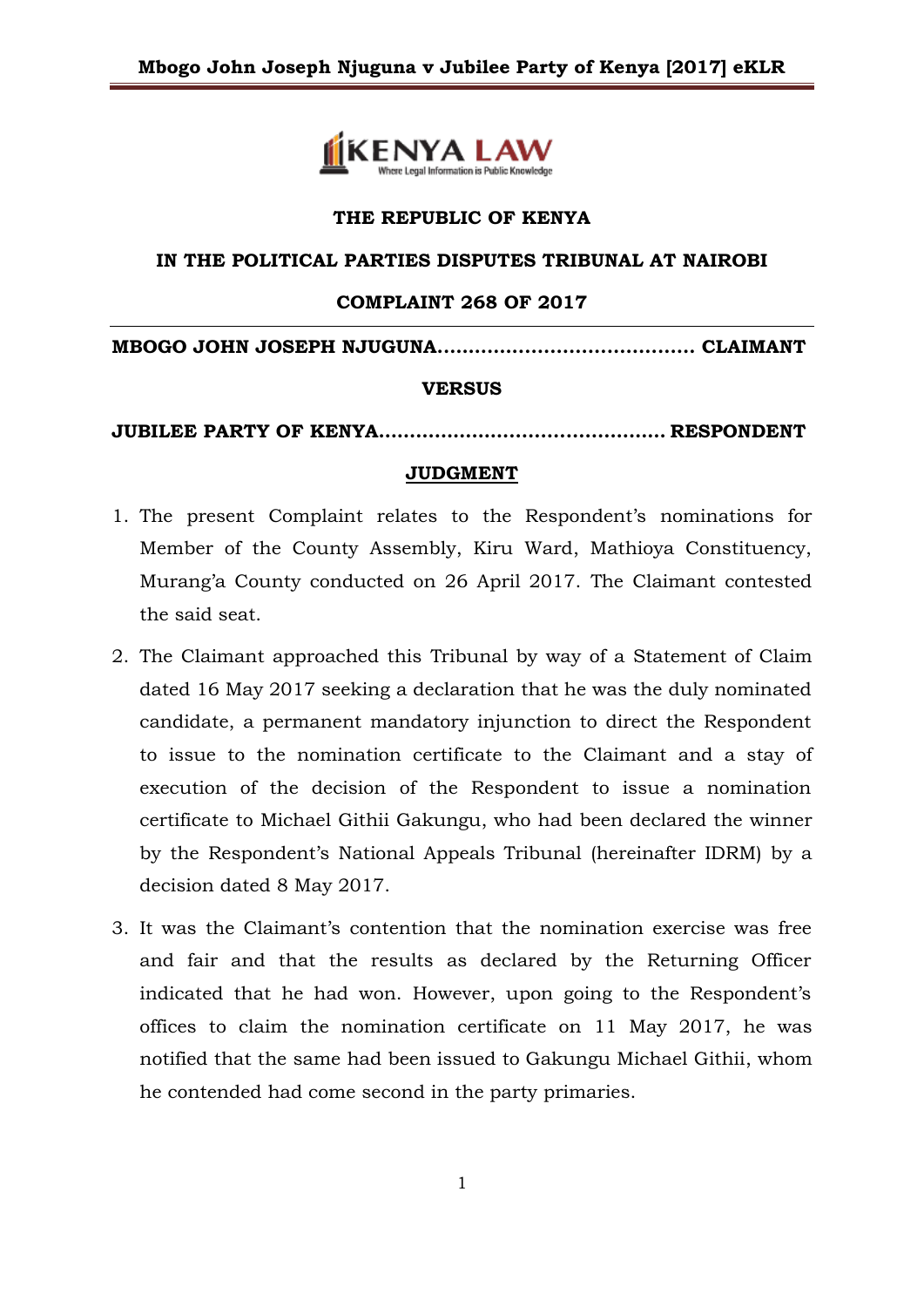- 4. The Claimant further asserted that even though the nomination exercise was free and fair, the Constituency Returning Officer failed to declare the result using the prescribed form 3 (e). He had therefore written to the Respondent on 28 April 2017 seeking declaration of results using Form 3 (e), NAT Appeal 126 of 2017.
- 5. The Claimant further claimed that he was not notified when the Respondent's National Appeals Tribunal heard and determined Appeal 484 of 2017 filed by Michael Githii Gakungu against the Returning Officer wherein his nomination certificate was cancelled by its decision dated 8 May 2017, thereby violating his constitutional rights to fair hearing and his political rights. He therefore alleges that the Respondent's decision to nullify his nomination ought not to be allowed to stand.
- 6. In support of his Claim, the Claimant supplied a tally sheet containing aggregate results in respect of Kiru Ward allegedly prepared by the Constituency Returning Officer, a copy of his appeal to the Respondent's National Appeals Tribunal and what he contended were official results from all polling stations,
- 7. Despite directions being issued on 19 May 2017 that the Respondent files their response and written submissions by 24 May 2017, none were filed. Moreover, while the Claimant in his submissions refers to a Supplementary Affidavit sworn by the Returning Officer, Robert Muiruri, none appears on record. We will therefore determine the matter on the basis of the documents submitted by the Claimant.

# **ISSUES FOR DETERMINATION**

8. From a review of the material on record, it appears that the only issue that arises for determination is whether the Claimant won the nomination for Member of the County Assembly, Kiru Ward, Mathioya Constituency.